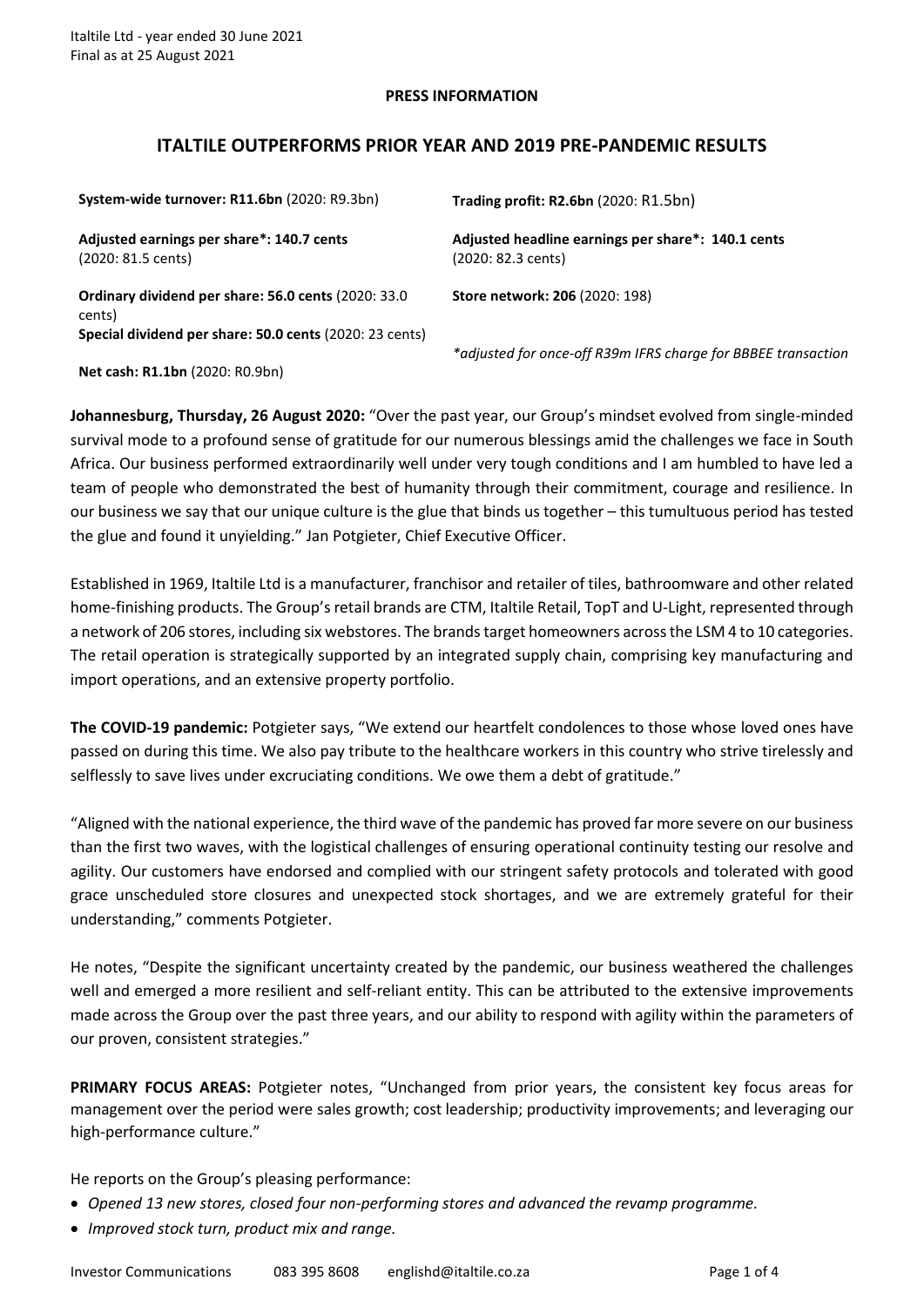- *Employed disruptive tactical marketing campaigns which drove gains in market share and share of wallet.*
- *Leveraged cutting-edge technology across all trading platforms and in the integrated supply chain, and enhanced the IT risk and control environment.*
- *Progressed to the second phase of the five-year logistics and distribution programme, resulting in increased efficiencies and notable cost savings – some of which were passed on to customers.*
- *Entrenched our performance culture and embedded productivity as a core discipline, achieving enhanced output and returns on all resources and assets. Improved results were recorded across all operational metrics including scorecards, KPIs and employee engagement surveys.*
- *Delivered on our partnership and profit-sharing ethos by rewarding our team in excess of R290 million for their increased productivity and exceptional contribution.*
- *Drove cost leadership across all business units to manage margin pressure, achieving close-to-optimal margins, while supporting cost-conscious customers.*
- *Maintained efficient working capital management, closing the period with cash reserves of R1.1 billion (2020: R860 million), despite substantial cash outflows totalling R2.5 billion.*
- *Continued executing the roughly R800 million capital expenditure programme; four major capital expenditure projects are currently underway, all running on schedule and within budget.*
- *Continued to invest in leadership development to build a pipeline of talent, with a range of strategic management appointments made in our brand operations and IT and HR divisions.*
- *Converted non-performing franchise stores to JVs; the success of this conversion is confirmed by the enhanced productivity and increased sales and profitability reported by the stores.*
- *Entrenched retail excellence disciplines at more of our customer touchpoints; reflected by a gain in market share across our retail brands and higher scores across all our customer sentiment measurements.*
- *Progressed the journey to improve the Group's ESG credentials and expect to improve the BBBEE level 4 rating to level 3.*

**RESULTS:** Potgieter comments, "It is gratifying to report that the business delivered double-digit sales and profit growth across all our business units, all merchandise categories and all trading geographies in the year under review. These creditable results are testament to the agile response of our resilient team; our robust business model and integrated supply chain; our unwavering focus on continuous enhancement of the customer shopping experience; our continued investment and focus on innovating for the future; and our ethos of profit-sharing and partnership with our people."

Total system-wide turnover of R11.6 billion (2020: R9.3 billion) was 25% higher than the prior comparable period and 16% higher when compared to FY2019. Retail store turnover increased by 26% compared to the previous corresponding period and by 22% compared to FY2019, with average selling price inflation estimated at 7% (2020: 1.4%) and 2.7% in FY2019. Like-for-like retail store turnover, (excluding sales of stores opened and closed during the period), rose by 23%, and by 16% compared to FY2019.

In the supply chain, the import businesses, Cedar Point, International Tap Distributors and Durban Distribution Centre, grew sales by 42% compared to the previous corresponding period and by 38% compared to FY2019. Average selling price inflation was 12%. Manufacturing sales for the period rose by 35% compared to the previous corresponding period and by 23% compared to FY2019, with average selling price inflation across the division estimated at 7% (2020: 1.0%).

Trading profit increased by 70% to R2 556 million (2020: R1 502 million) and by 42% compared to FY2019.

Adjusted basic earnings per share increased by 73% to 140,7 cents (2020: 81.5 cents) and by 37% compared to FY2019, while adjusted headline earnings per share grew by 70% to 140.1 cents (2020: 82.3 cents) and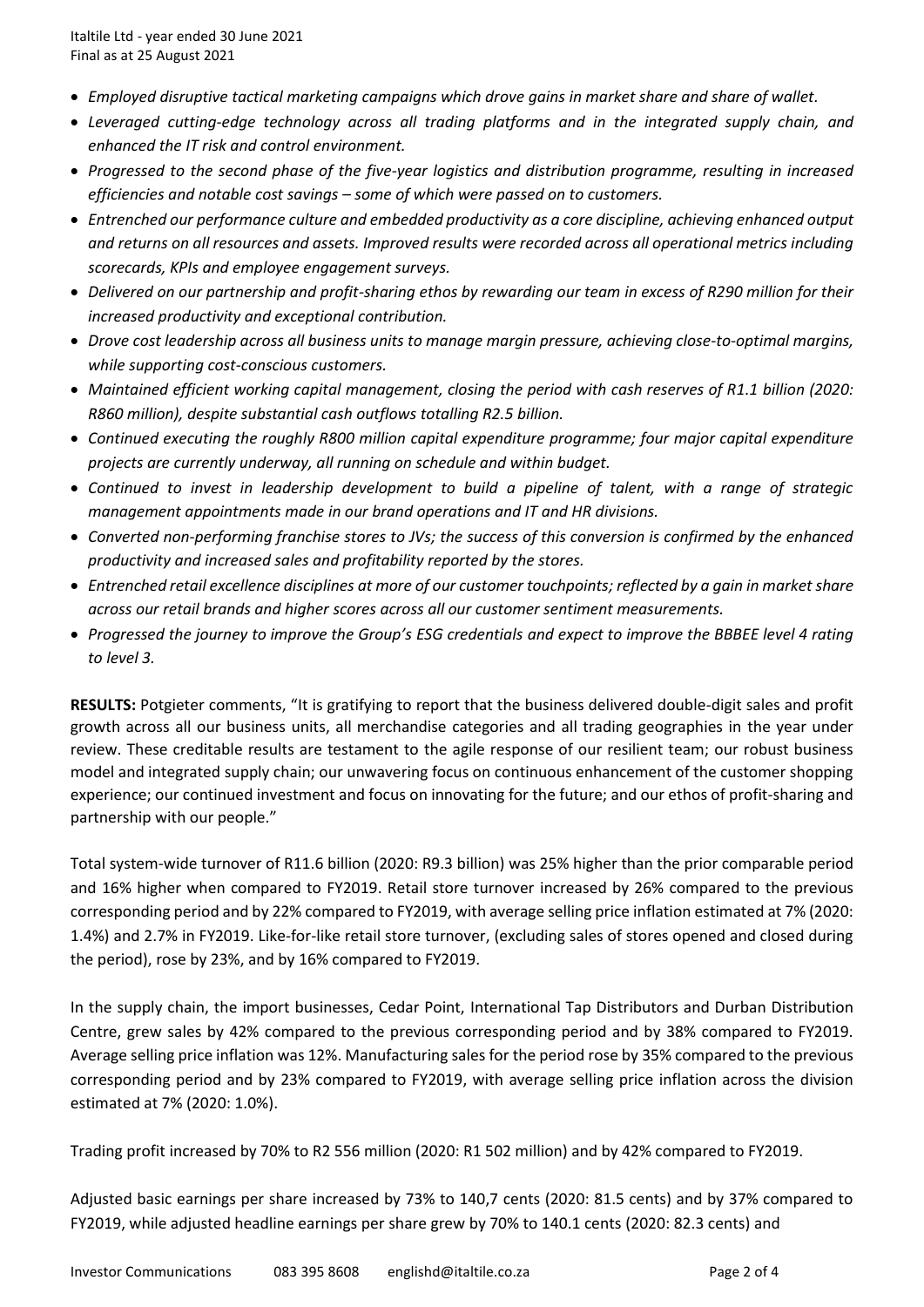Italtile Ltd - year ended 30 June 2021 Final as at 25 August 2021

by 38% compared to FY2019.

The total gross ordinary cash dividend declared for the year was 56.0 cents per share (2020: 33.0 cents per share), an increase of 70%. A gross special cash dividend of 50.0 cents per share (2020: 23.0 cents) was also declared.

## **OPERATIONAL REVIEW**

**RETAIL BRANDS: STORES AND WEBSTORES:** Potgieter comments, "The Group's three major retail brands, Italtile Retail, CTM and TopT all delivered pleasing results, reporting improvements in all key metrics: total sales and sales per person, profits, average basket value and stock turn. They also improved customer sentiment scores, reflected by a gain in market share in their respective segments." He adds, "Over recent years, the Group has invested substantial resources in developing and implementing innovative technology to enhance our competitive offering across all digital trading platforms. The agility of our e-commerce team to adapt technological innovations to evolving trading conditions and customer demands during the pandemic was very successful, and our webstores reported record unique visitor traffic and significantly increased online sales."

*CTM* built on the momentum gained through the Sithi Wena ("You deserve a beautiful home") repositioning campaign and the roll out of the Millennial-look store formats, to deliver pleasing results for the period. Good progress was also achieved with entrenching retail excellence disciplines and optimising sales levers. Pre-retailing 'silent salesperson' initiatives were piloted and made a notable contribution to increased productivity and an enhanced shopping experience. The contribution of the sanitaryware category grew strongly, primarily due to revamps implemented in our Bathroom Boulevards and improved ranges.

*Italtile Retail* recorded a stellar performance for the year, underpinned by enforced stay-at-home orders and restrictions on international travel and other luxury pursuits, which resulted in premium-end consumers reallocating funds to substantial home improvements. Other key factors which contributed to the brand's performance were meticulous execution of retail excellence disciplines and outstanding marketing campaigns across a range of platforms.

*TopT* reported strong results, boosted by the conversion of all remaining non-performing regions from franchised to Group-owned, which afforded improved oversight and profitability. The brand also leveraged its strong customer positioning as a community-centred offering, with the launch of the enormously successful interactive Woza Ekhaya ("Come home") campaign, which culminated in a customer winning a new home.

*U-Light:* while this division fell short of revenue targets, the business succeeded in building the existing lighting offering in TopT and grew lighting sales for the brand. During the period, the Company-owned model was expanded with two pilot franchised stores, and in the year ahead, the goal is to build scalability of the business. Opportunities are also currently being explored to expand the integrated import supply capability.

### **INTEGRATED SUPPLY CHAIN:** *MANUFACTURERS*

*Ceramic Industries:* This business has significant strategic advantage for the Group given that one out of every two tiles, baths and toilets purchased in South Africa are manufactured by Ceramic.

**Tiles (South Africa and Australia):** Ceramic is a volume-driven operation that thrives at full capacity utilisation, which results in lower production costs, reduced inefficiencies and a concomitant positive impact on profits. During the review period, the business benefitted from a range of conducive factors that drove volumes, including robust demand caused by enforced stay-at-home orders; low interest rates; severe import supply chain disruptions; a weak currency; high shipping costs and a 'buy-local' consumer philosophy. Ceramic grew its market share of the import substitute segment and is likely to continue to build on those gains. The tile factories all reported improved productivity and cost leadership, and successfully expanded the range of the new low carbon footprint, industry-leading EcoTec tiles.